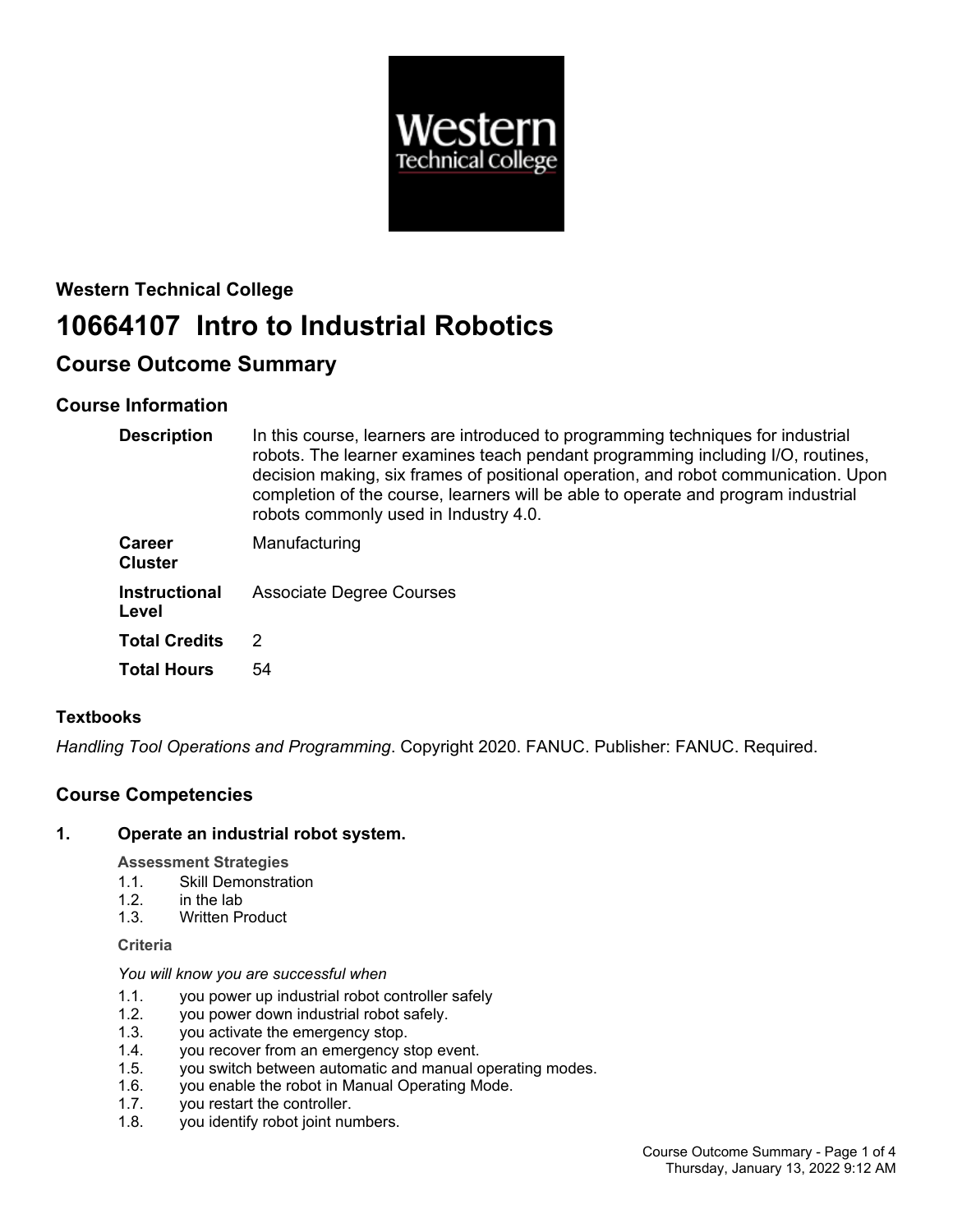1.9. you identify teach pendant features.

#### **Learning Objectives**

- 1.a. Identify robot hazards.
- 1.b. Explain teach pendant features.
- 1.c. Identify robot system components.
- 1.d. Practice operating a robot system.

#### **2. Manipulate an industrial robot arm.**

#### **Assessment Strategies**

- 2.1. Skill demonstration
- 2.2. In the lab
- 2.3. Written product

#### **Criteria**

#### *You will know you are successful when*

- 2.1. you identify teach pendant keys specific to jogging.
- 2.2. you identify Quickset Menu features.
- 2.3. you jog individual robot joints.<br>2.4. vou explain the purpose of Lin
- you explain the purpose of Linear Motion Mode.
- 2.5. you explain the purpose of Joint Motion Mode.
- 2.6. you explain the purpose of Reorient Motion Mode.
- 2.7. you explain the different coordinate systems.
- 2.8. you apply the Right-Hand Rule for coordinate systems.
- 2.9. you acknowledge Error Messages.
- 2.10. you apply point-to-point programming to move a robotic arm.

## **Learning Objectives**

- 2.a. Use a teach pendant to manipulate robot arm position.<br>2.b. Apply Motion Modes (world. joint. tool. user. jog).
- Apply Motion Modes (world, joint, tool, user, jog).
- 2.c. Apply Coordinate Systems.
- 2.d. Interpret position information.

## **3. Develop an industrial robot program with joint motions.**

#### **Assessment Strategies**

- 3.1. Skill demonstration
- 3.2. In the lab
- 3.3. Written product

#### **Criteria**

#### *You will know you are successful when*

- 3.1. you explain robot target data.
- 3.2. you explain joint target data.
- 3.3. you create a robot program.
- 3.4. you save a robot program.
- 3.5. you implement absolute joint moves in a program.
- you explain benefits of joint moves.
- 3.7. you create named robot targets.
- 3.8. you apply speed and zone data in joint motion instructions.
- 3.9. you apply tool and work object data in joint motion instructions.
- 3.10. you select step mode in the Quickset Menu.
- 3.11. you reset the program pointer.
- 3.12. you test the program in manual and automatic mode.

#### **Learning Objectives**

- 3.a. Create a robot program.
- 3.b. Implement absolute joint motions.
- 3.c. Implement joint motions.
- 3.d. Verify a robot program.

## **4. Calibrate an end-of-arm tool on an industrial robot.**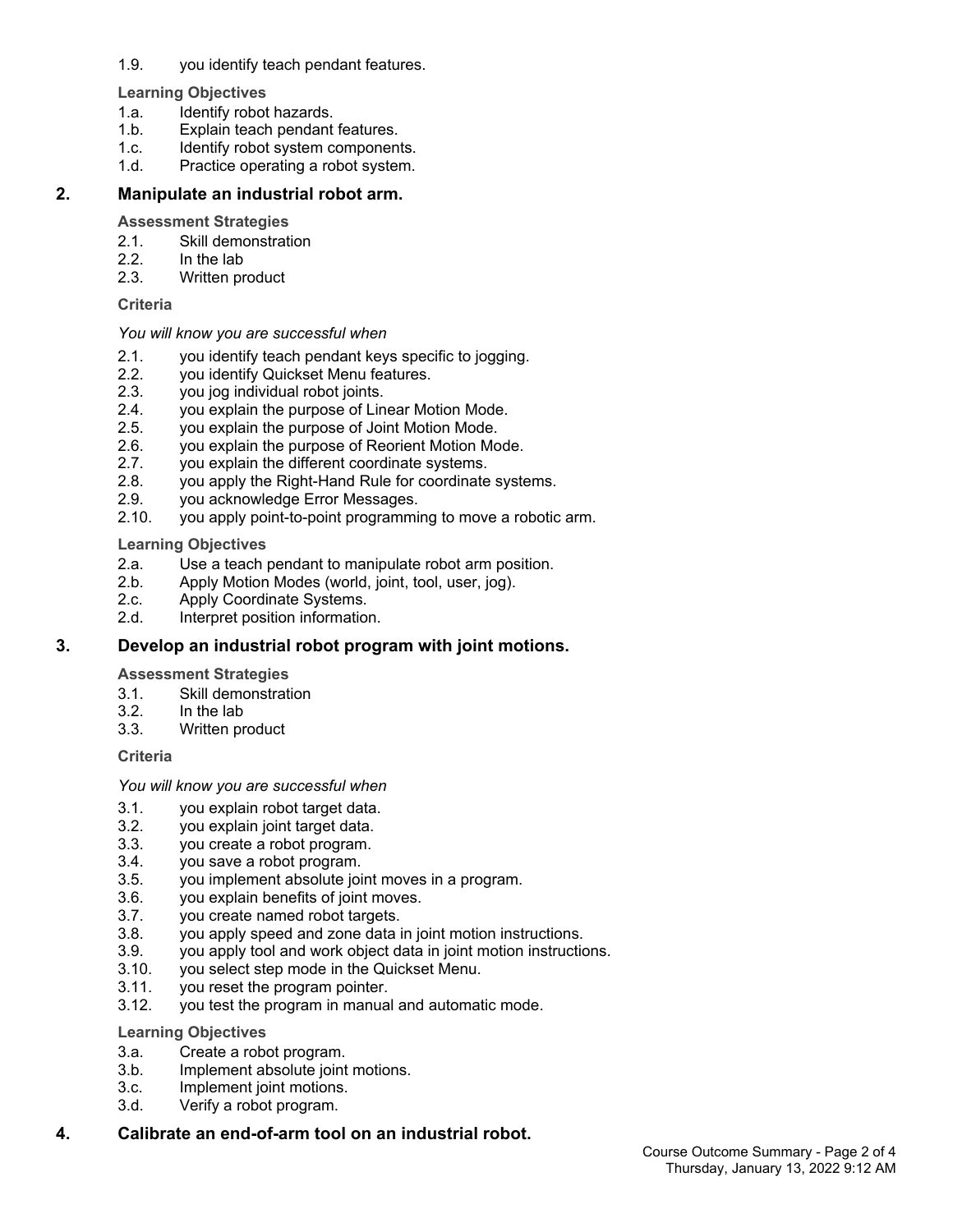#### **Assessment Strategies**

- 4.1. Skill demonstration
- 4.2. In the lab<br>4.3. Written pr
- Written product

#### **Criteria**

*You will know you are successful when*

- 4.1. you explain the concept of a Tool Center Point (TCP).
- 4.2. you explain tool X, Y, and Z directions.
- 4.3. you identify tool zero.
- 4.4. you create tool data.
- 4.5. you explain X, Y, and Z translational offsets relative the default tool.
- 4.6. you calibrate a tool using the TCP & Z method.
- 4.7. you select a tool using the Quickset Menu or Jogging Menu.
- 4.8. you jog robot tool using tool coordinates.<br>4.9. vou verify the tool rotates around the TCF
- you verify the tool rotates around the TCP.
- 4.10. you verify Z direction aligns with physical feature of tool.
- 4.11. you save tool data to a file.
- 4.12. you load tool data from a file.

## **Learning Objectives**

- 4.a. Explain tool concept.
- 4.b. Create tool data.
- 4.c. Calibrate tool TCP and Z direction.
- 4.d. Verify tool calibration.
- 4.e. Modify tool data.

## **5. Calibrate a user frame work object.**

#### **Assessment Strategies**

- 5.1. Skill demonstration
- 5.2. In the lab
- Written product

#### **Criteria**

#### *You will know you are successful when*

- 5.1. you explain the work object concept
- 5.2. you identify work object zero from World
- 5.3. you explain X, Y, and Z work object directions
- 5.4. you create work object data
- 5.5. you calibrate a work object using the 3-point Object Method
- 5.6. you select a work object using the Quickset Menu or Jogging Menu
- 5.7. you jog the robot tool using work object coordinates
- 5.8. you verify the work object X, Y, and Z directions
- 5.9. you save work object data to a file
- 5.10. you load work object data from a file

#### **Learning Objectives**

- 5.a. Explain work object concept.
- 5.b. Create work object data.
- 5.c. Calibrate a work object.
- 5.d. Verify work object calibration.

## **6. Develop an industrial robot program with linear and circular motions.**

#### **Assessment Strategies**

- 6.1. Skill demonstration
- 6.2. In the lab
- 6.3. Written product

#### **Criteria**